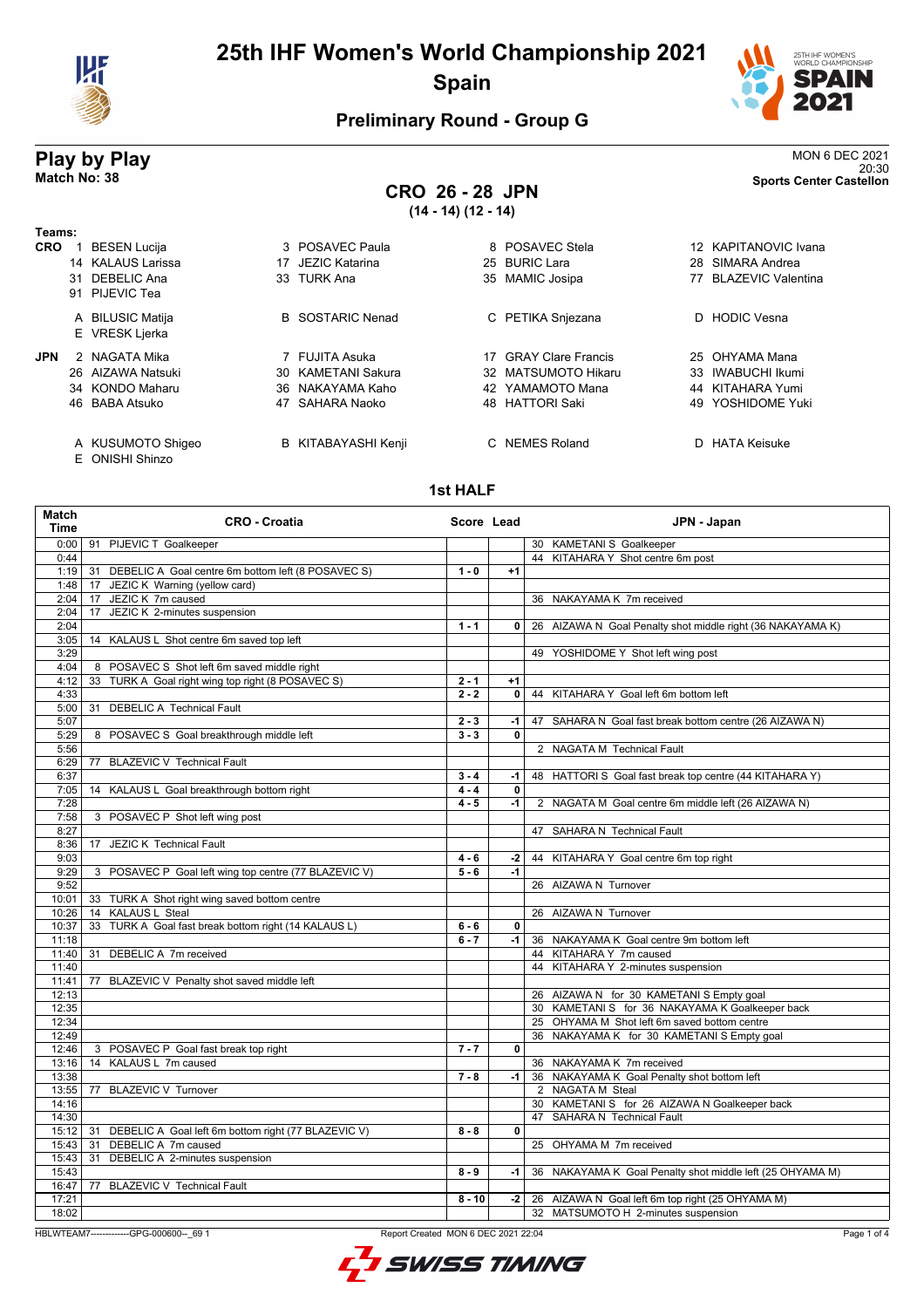



### **Preliminary Round - Group G**

**Play by Play**<br>MON 6 DEC 2021<br>Sports Center Castellon<br>Sports Center Castellon 20:30 **Match No: 38 Sports Center Castellon**

### **CRO 26 - 28 JPN (14 - 14) (12 - 14)**

#### **1st HALF**

| <b>Match</b><br><b>Time</b> | <b>CRO - Croatia</b>                                      | Score Lead |              | JPN - Japan                                              |
|-----------------------------|-----------------------------------------------------------|------------|--------------|----------------------------------------------------------|
| 18:22                       | 33 TURK A Shot right wing post                            |            |              |                                                          |
| 18:32                       |                                                           |            |              | 26 AIZAWA N for 30 KAMETANI S Empty goal                 |
| 18:32                       |                                                           |            |              | 26 AIZAWA N Technical Fault                              |
| 18:32                       |                                                           |            |              | 26 AIZAWA N 2-minutes suspension                         |
| 18:32                       |                                                           |            |              | 30 KAMETANI S for 36 NAKAYAMA K Goalkeeper back          |
| 18:51                       | 14 KALAUS L Turnover                                      |            |              |                                                          |
| 19:02                       |                                                           |            |              | 36 NAKAYAMA K for 30 KAMETANI S Empty goal               |
| 19:29                       |                                                           |            |              | 30 KAMETANI S for 48 HATTORI S Goalkeeper back           |
| 19:34                       |                                                           |            |              | 36 NAKAYAMA K Shot centre 6m missed                      |
| 19:47                       | JEZIC K Goal left 6m top right (77 BLAZEVIC V)<br>17      | $9 - 10$   | -1           |                                                          |
| 19:55                       |                                                           |            |              | 36 NAKAYAMA K for 30 KAMETANI S Empty goal               |
| 20:34                       |                                                           |            |              | 30 KAMETANI S for 26 AIZAWA N Goalkeeper back            |
| 20:35                       |                                                           |            |              | 25 OHYAMA M Shot left 6m saved bottom left               |
| 21:00                       |                                                           |            |              | 2 NAGATA M Technical Fault                               |
| 21:34                       | 17 JEZIC K Goal centre 6m bottom left (14 KALAUS L)       | $10 - 10$  | $\mathbf{0}$ |                                                          |
| 21:50                       | JEZIC K Block<br>17                                       |            |              | 36 NAKAYAMA K Shot centre 9m blocked                     |
| 22:06                       | 8 POSAVEC S Shot right 6m post                            |            |              |                                                          |
| 22:42                       |                                                           |            |              | 48 HATTORIS Shot right wing saved top centre             |
| 22:55                       | 14 KALAUS L 7m received                                   |            |              | 47 SAHARA N 7m caused                                    |
| 23:08                       | 14 KALAUS L Goal Penalty shot bottom right                | $11 - 10$  | $+1$         |                                                          |
| 23:55                       |                                                           | $11 - 11$  | $\mathbf{0}$ | 36 NAKAYAMA K Goal right 6m bottom right (25 OHYAMA M)   |
| 24:20                       | JEZIC K Goal centre 6m top right (14 KALAUS L)<br>17      | $12 - 11$  | $+1$         |                                                          |
| 24:50                       |                                                           | $12 - 12$  | $\mathbf{0}$ | 48 HATTORI S Goal right wing top left (36 NAKAYAMA K)    |
| 25:18                       | 8 POSAVEC S 7m received                                   |            |              | 47 SAHARA N 7m caused                                    |
| 25:18                       |                                                           |            |              | 47 SAHARA N 2-minutes suspension                         |
| 25:27                       | 14 KALAUS L Goal Penalty shot top left (8 POSAVEC S)      | $13 - 12$  | $+1$         |                                                          |
| 25:34                       |                                                           |            |              | 36 NAKAYAMA K for 30 KAMETANI S Empty goal               |
| 26:07                       |                                                           |            |              | 30 KAMETANI S for 48 HATTORI S Goalkeeper back           |
| 26:15                       |                                                           |            |              | 49 YOSHIDOME Y Technical Fault                           |
| 26:23                       | Team timeout                                              |            |              |                                                          |
| 26:49                       | 8 POSAVEC S Technical Fault                               |            |              |                                                          |
| 26:54                       |                                                           |            |              | 36 NAKAYAMA K for 30 KAMETANI S Empty goal               |
| 27:25                       | 8 POSAVEC S 7m caused                                     |            |              | 26 AIZAWA N 7m received                                  |
| 27:35                       | 12 KAPITANOVIC I for 91 PIJEVIC T Goalkeeper Substitution |            |              |                                                          |
| 27:35                       |                                                           |            |              | 30 KAMETANI S for 36 NAKAYAMA K Goalkeeper back          |
| 27:43                       |                                                           | $13 - 13$  | $\Omega$     | 25 OHYAMA M Goal Penalty shot bottom right (26 AIZAWA N) |
| 28:04                       | 91 PIJEVIC T for 12 KAPITANOVIC I Goalkeeper Substitution |            |              |                                                          |
| 28:36                       | BLAZEVIC V Shot left 6m saved middle left<br>77           |            |              |                                                          |
| 28:46                       | JEZIC K Goal right 6m top left (8 POSAVEC S)<br>17        | $14 - 13$  | $+1$         |                                                          |
| 29:18                       |                                                           |            |              | Team timeout                                             |
| 29:49                       |                                                           | 14 - 14    | $\mathbf{0}$ | 48 HATTORI S Goal right wing bottom left (25 OHYAMA M)   |
| 30:00                       | 14 KALAUS L Shot centre 9m blocked                        |            |              | 44 KITAHARA Y Block                                      |

#### **2nd HALF**

| Match<br>Time | <b>CRO - Croatia</b>                                       | Score Lead |      | JPN - Japan                                        |
|---------------|------------------------------------------------------------|------------|------|----------------------------------------------------|
| 30:00         | <b>PIJEVIC T Goalkeeper</b><br>91                          |            |      | 30 KAMETANI S Goalkeeper                           |
| 30:34         | BLAZEVIC V Goal right 6m middle right (8 POSAVEC S)<br>77  | $15 - 14$  | $+1$ |                                                    |
| 31:13         |                                                            | $15 - 15$  | 0    | 36 NAKAYAMA K Goal right 6m top left (26 AIZAWA N) |
| 31:40         | 14 KALAUS L Goal left 9m middle right                      | $16 - 15$  | $+1$ |                                                    |
| 32:24         |                                                            |            |      | 36 NAKAYAMA K Shot right 6m post                   |
| 32:53         | <b>DEBELIC A Technical Fault</b><br>31                     |            |      |                                                    |
| 33:02         | <b>JEZIC K Steal</b><br>17                                 |            |      | 26 AIZAWA N Turnover                               |
| 33:13         | 33 TURK A Goal fast break middle left (14 KALAUS L)        | $17 - 15$  | $+2$ |                                                    |
| 33:41         |                                                            | $17 - 16$  | $+1$ | 44 KITAHARA Y Goal centre 6m middle right          |
| 34:35         |                                                            |            |      | 32 MATSUMOTO H for 30 KAMETANI S Empty goal        |
| 34:53         | JEZIC K 7m received<br>17                                  |            |      | YOSHIDOME Y 7m caused<br>49                        |
| 34:53         |                                                            |            |      | YOSHIDOME Y 2-minutes suspension<br>49             |
| 35:11         | 14 KALAUS L Goal Penalty shot top right (17 JEZIC K)       | $18 - 16$  | $+2$ |                                                    |
| 35:28         |                                                            |            |      | KAMETANI S for 36 NAKAYAMA K Goalkeeper back<br>30 |
| 35:20         |                                                            | $18 - 17$  | $+1$ | 36<br>NAKAYAMA K Goal right 6m bottom right        |
| 35:35         | TURK A Goal right wing bottom centre (77 BLAZEVIC V)<br>33 | $19 - 17$  | $+2$ |                                                    |
| 35:43         |                                                            |            |      | NAKAYAMA K for 30 KAMETANI S Empty goal<br>36      |
| 36:06         | 8 POSAVEC S 7m caused                                      |            |      | 2 NAGATA M 7m received                             |
| 36:06         | 8 POSAVEC S 2-minutes suspension                           |            |      |                                                    |
| 36:08         | BESEN L for 91 PIJEVIC T Goalkeeper Substitution           |            |      |                                                    |
| 36:08         |                                                            |            |      | KAMETANI S for 44 KITAHARA Y Goalkeeper back<br>30 |
| 36:06         |                                                            |            |      | OHYAMA M Penalty shot post<br>25                   |

HBLWTEAM7-------------GPG-000600--\_69 1 Report Created MON 6 DEC 2021 22:04

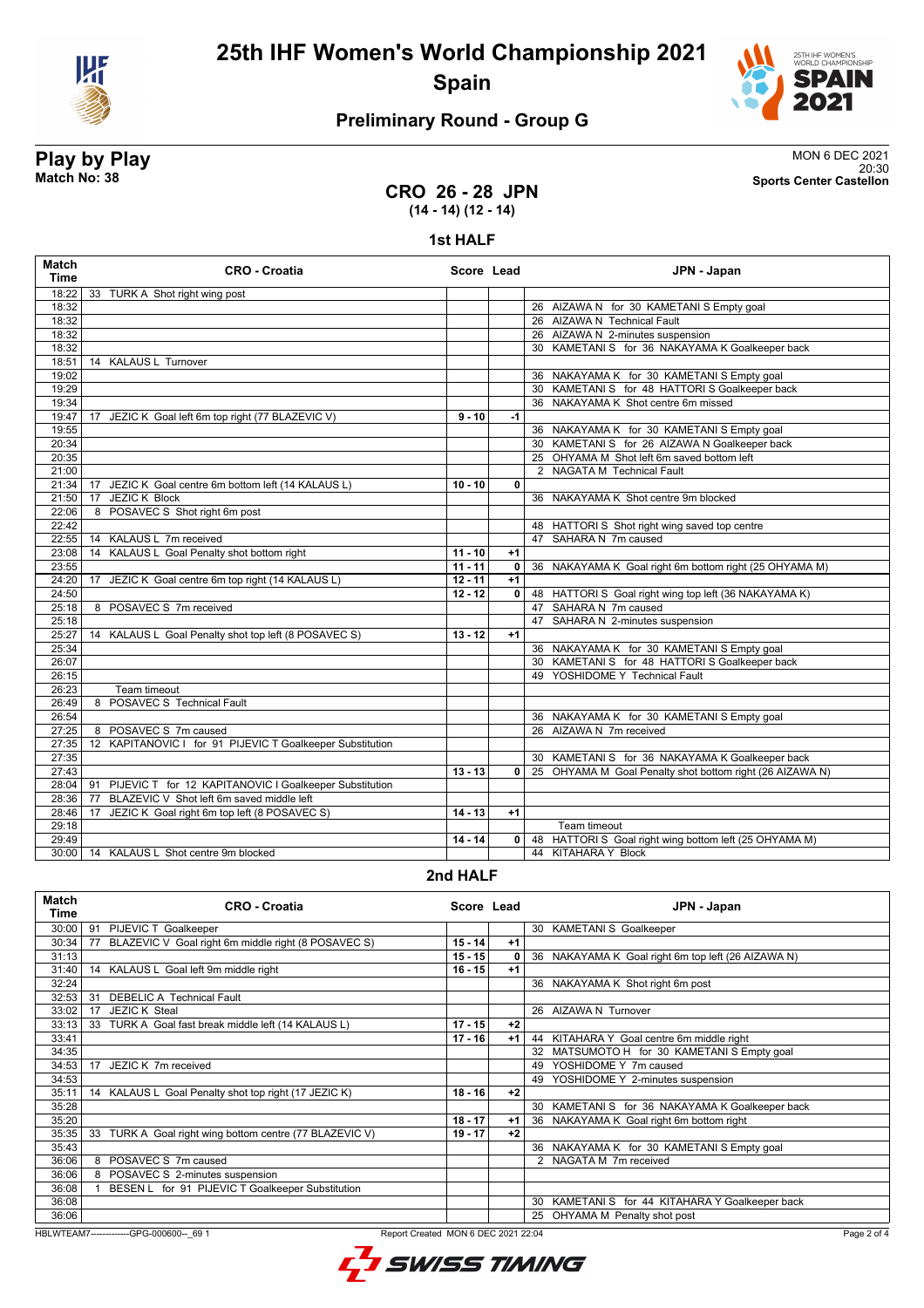



### **Preliminary Round - Group G**

**Play by Play**<br>MON 6 DEC 2021<br>Sports Center Castellon<br>Sports Center Castellon 20:30 **Match No: 38 Sports Center Castellon**

### **CRO 26 - 28 JPN (14 - 14) (12 - 14)**

**2nd HALF**

| Match<br>Time  | <b>CRO - Croatia</b>                                                  | Score Lead |              | JPN - Japan                                                                                              |
|----------------|-----------------------------------------------------------------------|------------|--------------|----------------------------------------------------------------------------------------------------------|
| 36:49          | PIJEVIC T for 1 BESEN L Goalkeeper Substitution<br>91                 |            |              |                                                                                                          |
| 37:22          | 14 KALAUS L Shot centre 9m blocked                                    |            |              | 2 NAGATA M Block                                                                                         |
| 37:31          | 14 KALAUS L Technical Fault                                           |            |              |                                                                                                          |
| 37:37          |                                                                       | $19 - 18$  | $+1$         | 48 HATTORI S Goal fast break bottom right (26 AIZAWA N)                                                  |
| 38:21          | 77 BLAZEVIC V Technical Fault                                         |            |              |                                                                                                          |
| 38:48<br>39:31 |                                                                       |            |              | 34 KONDO M for 30 KAMETANI S Empty goal<br>30 KAMETANI S for 32 MATSUMOTO H Goalkeeper back              |
| 39:30          |                                                                       |            |              | 26 AIZAWA N Technical Fault                                                                              |
| 39:36          | 17 JEZIC K Shot fast break post                                       |            |              |                                                                                                          |
| 39:50          |                                                                       |            |              | 44 KITAHARA Y for 30 KAMETANI S Empty goal                                                               |
| 40:08          |                                                                       |            |              | 30 KAMETANI S for 32 MATSUMOTO H Goalkeeper back                                                         |
| 40:05          |                                                                       | 19 - 19    | 0            | 44 KITAHARA Y Goal right 6m middle right (36 NAKAYAMA K)                                                 |
| 40:38          | DEBELIC A Goal right 6m bottom right (77 BLAZEVIC V)<br>31            | $20 - 19$  | $+1$         |                                                                                                          |
| 41:05          |                                                                       |            |              | 25 OHYAMA M for 30 KAMETANI S Empty goal                                                                 |
| 41:52          |                                                                       |            |              | 30 KAMETANI S for 32 MATSUMOTO H Goalkeeper back                                                         |
| 41:51          | 31 DEBELIC A Block                                                    |            |              | 36 NAKAYAMA K Shot centre 9m blocked                                                                     |
| 42:19<br>42:35 | 8 POSAVEC S Goal centre 6m bottom left                                | $21 - 19$  | $+2$         |                                                                                                          |
| 42:57          |                                                                       |            |              | 34 KONDO M for 30 KAMETANI S Empty goal<br>30 KAMETANI S for 26 AIZAWA N Goalkeeper back                 |
| 42:56          |                                                                       |            |              | 32 MATSUMOTO H Shot left wing saved middle left                                                          |
| 43:13          |                                                                       |            |              | 44 KITAHARA Y for 30 KAMETANI S Empty goal                                                               |
| 43:11          | 14 KALAUS L Shot fast break missed                                    |            |              |                                                                                                          |
| 43:42          | <b>DEBELIC A Steal</b><br>31                                          |            |              | 25 OHYAMA M Turnover                                                                                     |
| 43:50          | POSAVEC P Goal fast break bottom centre (31 DEBELIC A)<br>3           | $22 - 19$  | $+3$         |                                                                                                          |
| 44:01          |                                                                       |            |              | 30 KAMETANI S for 25 OHYAMA M Goalkeeper back                                                            |
| 44:29          | DEBELIC A 7m caused<br>31                                             |            |              | 34 KONDO M 7m received                                                                                   |
| 44:31          | BESEN L for 91 PIJEVIC T Goalkeeper Substitution<br>$\mathbf{1}$      |            |              |                                                                                                          |
| 44:31          |                                                                       |            |              | 17 GRAY C Penalty shot saved middle left                                                                 |
| 45:12<br>45:23 | 14 KALAUS L Shot left 9m saved middle left<br>POSAVEC P Turnover<br>3 |            |              |                                                                                                          |
| 45:29          |                                                                       | $22 - 20$  | $+2$         | 26 AIZAWA N Goal fast break bottom centre                                                                |
| 45:57          | DEBELIC A Goal centre 6m bottom centre (14 KALAUS L)<br>31            | $23 - 20$  | $+3$         |                                                                                                          |
| 46:00          |                                                                       |            |              | Team timeout                                                                                             |
| 46:38          |                                                                       | $23 - 21$  | $+2$         | 34 KONDO M Goal left 6m top left                                                                         |
| 47:03          |                                                                       |            |              | 2 NAGATA M 2-minutes suspension                                                                          |
| 47:24          | 8 POSAVEC S Shot centre 6m post                                       |            |              |                                                                                                          |
| 47:36          |                                                                       |            |              | 36 NAKAYAMA K for 30 KAMETANI S Empty goal                                                               |
| 47:59          | 14 KALAUS L 7m caused                                                 |            |              | 34 KONDO M 7m received                                                                                   |
| 48:08<br>48:04 |                                                                       | $23 - 22$  | $+1$         | 30 KAMETANI S for 34 KONDO M Goalkeeper back<br>48 HATTORI S Goal Penalty shot bottom right (34 KONDO M) |
| 48:34          | 31<br>DEBELIC A Shot centre 6m saved middle right                     |            |              |                                                                                                          |
| 48:54          |                                                                       |            |              | 36 NAKAYAMA K for 30 KAMETANI S Empty goal                                                               |
| 49:08          |                                                                       |            |              | 30 KAMETANI S for 36 NAKAYAMA K Goalkeeper back                                                          |
| 49:04          |                                                                       | $23 - 23$  | $\mathbf{0}$ | 36 NAKAYAMA K Goal right 9m middle left (34 KONDO M)                                                     |
| 49:09          | Team timeout                                                          |            |              |                                                                                                          |
| 49:51          | KALAUS L Goal breakthrough middle right<br>14                         | $24 - 23$  | $+1$         |                                                                                                          |
| 50:38          |                                                                       |            |              | Team timeout                                                                                             |
| 50:43          | 8 POSAVEC S 7m caused                                                 |            |              | 25 OHYAMA M 7m received                                                                                  |
| 51:09          |                                                                       |            |              | 48 HATTORI S Penalty shot post                                                                           |
| 51:19<br>51:59 | 33 TURK A Shot right wing saved top right                             | 24 - 24    | $\mathbf{0}$ | 48 HATTORIS Goal centre 6m middle left                                                                   |
| 52:08          | DEBELIC A 2-minutes suspension<br>31                                  |            |              |                                                                                                          |
| 52:20          |                                                                       | $24 - 25$  | -1           | 34 KONDO M Goal breakthrough bottom right                                                                |
| 52:54          |                                                                       |            |              | 25 OHYAMA M 2-minutes suspension                                                                         |
| 53:10          | 8 POSAVEC S Turnover                                                  |            |              |                                                                                                          |
| 53:24          |                                                                       |            |              | 36 NAKAYAMA K for 30 KAMETANI S Empty goal                                                               |
| 53:39          |                                                                       |            |              | 34 KONDO M Technical Fault                                                                               |
| 53:46          |                                                                       |            |              | 30 KAMETANI S for 26 AIZAWA N Goalkeeper back                                                            |
| 53:45          | 3 POSAVEC P Shot fast break missed                                    |            |              |                                                                                                          |
| 54:01          |                                                                       |            |              | 26 AIZAWA N for 30 KAMETANI S Empty goal                                                                 |
| 54:10          |                                                                       |            |              | 34 KONDO M Technical Fault                                                                               |
| 54:17<br>54:45 | 14 KALAUS L Turnover                                                  |            |              | 30 KAMETANI S for 44 KITAHARA Y Goalkeeper back<br>48 HATTORIS Steal                                     |
| 54:58          |                                                                       |            |              | 34 KONDO M for 30 KAMETANI S Empty goal                                                                  |
| 55:13          |                                                                       |            |              | 30 KAMETANI S for 44 KITAHARA Y Goalkeeper back                                                          |
| 55:44          | <b>BESEN L Steal</b><br>-1                                            |            |              | 2 NAGATA M Turnover                                                                                      |
| 55:55          | <b>BLAZEVIC V Turnover</b><br>77                                      |            |              |                                                                                                          |
| 56:02          |                                                                       | 24 - 26    | $-2$         | 47 SAHARA N Goal fast break bottom right (32 MATSUMOTO H)                                                |